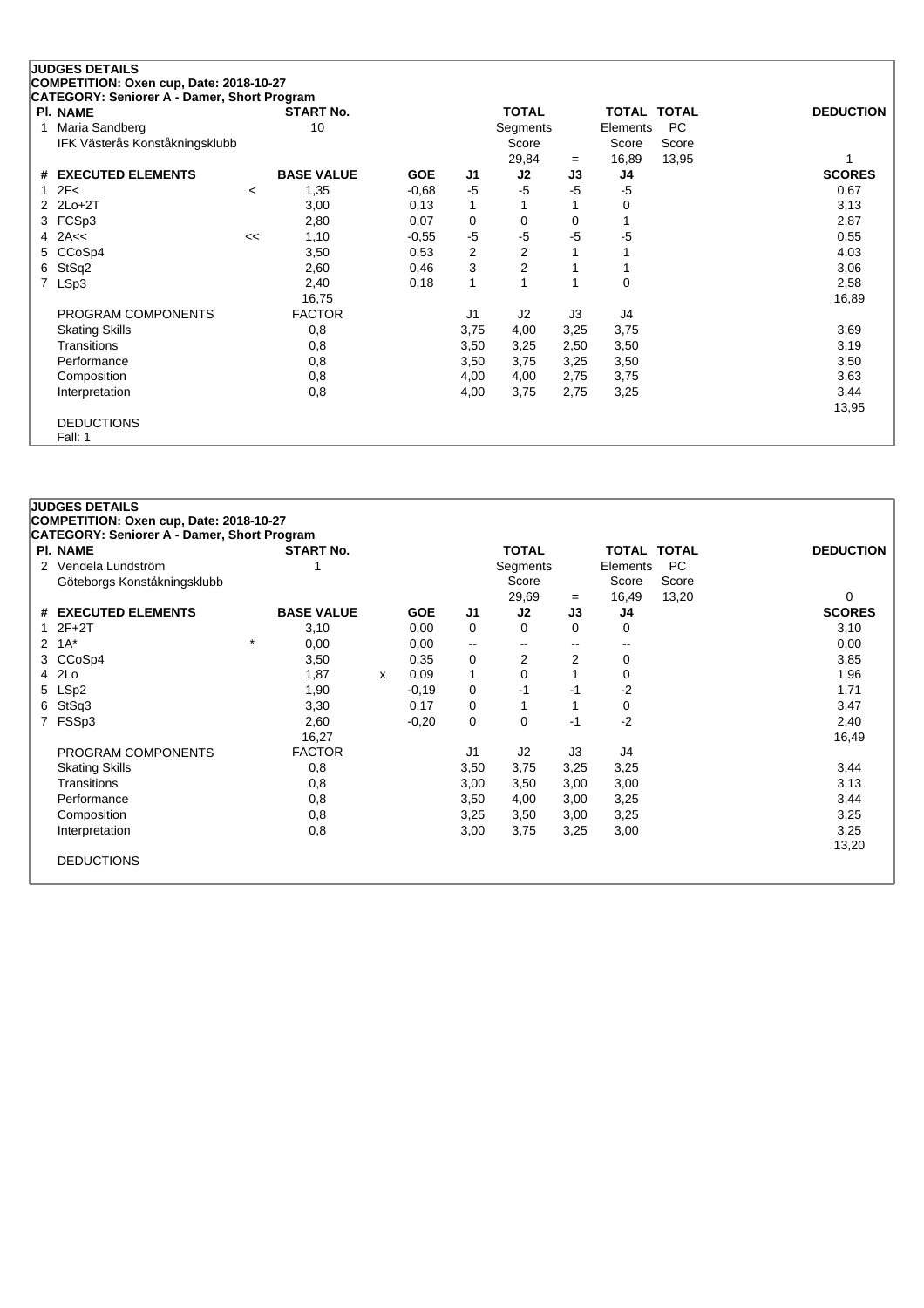|   | <b>JUDGES DETAILS</b>                       |         |                   |            |                          |                |      |                          |                    |                  |
|---|---------------------------------------------|---------|-------------------|------------|--------------------------|----------------|------|--------------------------|--------------------|------------------|
|   | COMPETITION: Oxen cup, Date: 2018-10-27     |         |                   |            |                          |                |      |                          |                    |                  |
|   | CATEGORY: Seniorer A - Damer, Short Program |         |                   |            |                          |                |      |                          |                    |                  |
|   | <b>PI. NAME</b>                             |         | <b>START No.</b>  |            |                          | <b>TOTAL</b>   |      |                          | <b>TOTAL TOTAL</b> | <b>DEDUCTION</b> |
| 3 | Lovisa Mattsson                             |         | 9                 |            |                          | Segments       |      | Elements                 | <b>PC</b>          |                  |
|   | Konståkningsklubben Sollentuna              |         |                   |            |                          | Score          |      | Score                    | Score              |                  |
|   |                                             |         |                   |            |                          | 26,81          | $=$  | 13,96                    | 12,85              | 0                |
| # | <b>EXECUTED ELEMENTS</b>                    |         | <b>BASE VALUE</b> | <b>GOE</b> | J1                       | J2             | J3   | J4                       |                    | <b>SCORES</b>    |
|   | 2A<<                                        | <<      | 1,10              | $-0,55$    | -5                       | $-5$           | $-5$ | $-5$                     |                    | 0,55             |
| 2 | $1F^*$                                      | $\star$ | 0,00              | 0,00       | $\overline{\phantom{a}}$ | --             | --   | $\overline{\phantom{a}}$ |                    | 0,00             |
| 3 | $2S+1Lo*$                                   | $\star$ | 1,30              | $-0.65$    | $-5$                     | $-5$           | $-5$ | $-5$                     |                    | 0,65             |
| 4 | CCoSp3                                      |         | 3,00              | 0,23       | 0                        |                |      |                          |                    | 3,23             |
| 5 | StSq3                                       |         | 3,30              | 0,41       | 1                        | $\overline{2}$ |      |                          |                    | 3,71             |
| 6 | FSSp4                                       |         | 3,00              | 0,30       | 1                        |                |      |                          |                    | 3,30             |
| 7 | LSp3                                        |         | 2,40              | 0,12       | 0                        |                | 1    | 0                        |                    | 2,52             |
|   |                                             |         | 14,10             |            |                          |                |      |                          |                    | 13,96            |
|   | PROGRAM COMPONENTS                          |         | <b>FACTOR</b>     |            | J1                       | J2             | J3   | J4                       |                    |                  |
|   | <b>Skating Skills</b>                       |         | 0,8               |            | 3,75                     | 4,00           | 3,00 | 3,50                     |                    | 3,56             |
|   | Transitions                                 |         | 0,8               |            | 3,25                     | 3,50           | 2,50 | 3,25                     |                    | 3,13             |
|   | Performance                                 |         | 0,8               |            | 3,00                     | 3,00           | 2,50 | 3,25                     |                    | 2,94             |
|   | Composition                                 |         | 0,8               |            | 3,50                     | 3,50           | 2,00 | 3,50                     |                    | 3,13             |
|   | Interpretation                              |         | 0,8               |            | 3,75                     | 3,75           | 2,50 | 3,25                     |                    | 3,31             |
|   |                                             |         |                   |            |                          |                |      |                          |                    | 12,85            |
|   |                                             |         |                   |            |                          |                |      |                          |                    |                  |
|   | <b>DEDUCTIONS</b>                           |         |                   |            |                          |                |      |                          |                    |                  |

|              | PI. NAME                     |                                                                                                                                                                                      | <b>START No.</b>  |   |            |              | <b>TOTAL</b>   |                | <b>TOTAL TOTAL</b> |       | <b>DEDUCTION</b> |
|--------------|------------------------------|--------------------------------------------------------------------------------------------------------------------------------------------------------------------------------------|-------------------|---|------------|--------------|----------------|----------------|--------------------|-------|------------------|
| 4            | Greta Lundkvist              |                                                                                                                                                                                      | 8                 |   |            |              | Segments       |                | Elements           | PC    |                  |
|              | Lidköpings Konståkningsklubb |                                                                                                                                                                                      |                   |   |            |              | Score          |                | Score              | Score |                  |
|              |                              |                                                                                                                                                                                      |                   |   |            |              | 26,36          | $=$            | 13,61              | 12,75 | 0                |
|              | # EXECUTED ELEMENTS          |                                                                                                                                                                                      | <b>BASE VALUE</b> |   | <b>GOE</b> | J1           | J2             | J3             | J4                 |       | <b>SCORES</b>    |
| $\mathbf{1}$ | $2Lz+2Lo<$                   | </td <td>3,38</td> <td></td> <td><math>-1,05</math></td> <td><math>-5</math></td> <td><math>-5</math></td> <td><math>-5</math></td> <td><math>-5</math></td> <td></td> <td>2,33</td> | 3,38              |   | $-1,05$    | $-5$         | $-5$           | $-5$           | $-5$               |       | 2,33             |
|              | $2 A^*$                      | $\star$                                                                                                                                                                              | 0,00              |   | 0,00       | $\mathbf{u}$ | $- -$          | $-$            | $- -$              |       | 0,00             |
|              | 3 FSSp1                      |                                                                                                                                                                                      | 2,00              |   | $-0,45$    | $-2$         | $-2$           | $-3$           | $-2$               |       | 1,55             |
| 4            | StSq2                        |                                                                                                                                                                                      | 2,60              |   | $-0.07$    | $-1$         |                | -1             | 0                  |       | 2,53             |
|              | 5 2F                         |                                                                                                                                                                                      | 1,98              | x | 0.09       | 0            |                | $\Omega$       |                    |       | 2,07             |
| 6            | CCoSp3V                      | V                                                                                                                                                                                    | 2,25              |   | 0,12       | 0            |                |                | 0                  |       | 2,37             |
|              | 7 LSp3                       |                                                                                                                                                                                      | 2,40              |   | 0,36       | $\mathbf{1}$ | $\overline{2}$ | $\overline{2}$ |                    |       | 2,76             |
|              |                              |                                                                                                                                                                                      | 14,61             |   |            |              |                |                |                    |       | 13,61            |
|              | PROGRAM COMPONENTS           |                                                                                                                                                                                      | <b>FACTOR</b>     |   |            | J1           | J2             | J3             | J4                 |       |                  |
|              | <b>Skating Skills</b>        |                                                                                                                                                                                      | 0,8               |   |            | 3,25         | 3,75           | 3,00           | 3,50               |       | 3,38             |
|              | Transitions                  |                                                                                                                                                                                      | 0,8               |   |            | 3,00         | 3,25           | 2,50           | 3,25               |       | 3,00             |
|              | Performance                  |                                                                                                                                                                                      | 0,8               |   |            | 3,00         | 3,50           | 3,00           | 3,50               |       | 3,25             |
|              | Composition                  |                                                                                                                                                                                      | 0,8               |   |            | 3,25         | 3,25           | 2,75           | 3,75               |       | 3,25             |
|              | Interpretation               |                                                                                                                                                                                      | 0,8               |   |            | 3,25         | 3,25           | 2,50           | 3,25               |       | 3,06             |
|              |                              |                                                                                                                                                                                      |                   |   |            |              |                |                |                    |       | 12,75            |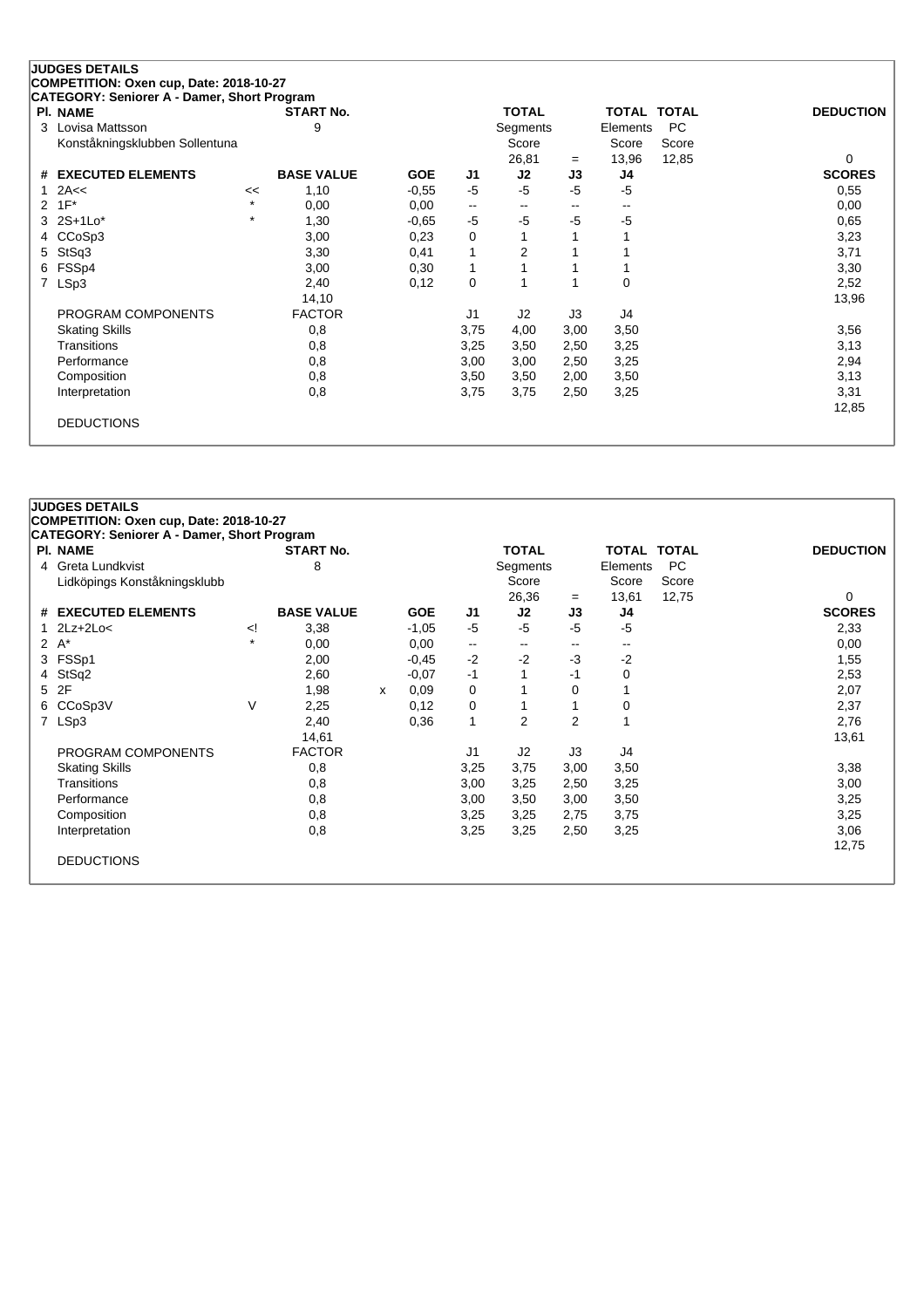## **JUDGES DETAILS**

**COMPETITION: Oxen cup, Date: 2018-10-27**

| CATEGORY: Seniorer A - Damer, Short Program |         |                   |   |            |              |                          |       |                    |       |                  |
|---------------------------------------------|---------|-------------------|---|------------|--------------|--------------------------|-------|--------------------|-------|------------------|
| <b>PI. NAME</b>                             |         | <b>START No.</b>  |   |            |              | <b>TOTAL</b>             |       | <b>TOTAL TOTAL</b> |       | <b>DEDUCTION</b> |
| 5 Ofelia Eilertz                            |         | 4                 |   |            |              | Segments                 |       | Elements           | PC.   |                  |
| Mariestads Konståkningsklubb                |         |                   |   |            |              | Score                    |       | Score              | Score |                  |
|                                             |         |                   |   |            |              | 23,14                    | $=$   | 12,09              | 12,05 |                  |
| # EXECUTED ELEMENTS                         |         | <b>BASE VALUE</b> |   | <b>GOE</b> | J1           | J2                       | J3    | J4                 |       | <b>SCORES</b>    |
| 1 $1A^*$                                    | $\star$ | 0,00              |   | 0,00       | $\mathbf{u}$ | $\overline{\phantom{a}}$ | $- -$ | --                 |       | 0,00             |
| 2 CCoSp4                                    |         | 3,50              |   | $-0.35$    | -1           | -1                       | 0     | $-2$               |       | 3,15             |
| 3 StSq2                                     |         | 2,60              |   | 0,13       | $\mathbf{1}$ |                          | 0     | 0                  |       | 2,73             |
| $4$ $2Lz+2T$                                |         | 3,40              |   | $-1,05$    | $-5$         | $-5$                     | $-5$  | $-5$               |       | 2,35             |
| 5 FSSp2                                     |         | 2,30              |   | $-0.63$    | $-3$         | $-3$                     | $-2$  | $-3$               |       | 1,67             |
| 6 2Fe                                       | e       | 1,49              | х | $-0.61$    | -4           | $-5$                     | $-4$  | $-5$               |       | 0,88             |
| 7 LSp1                                      |         | 1,50              |   | $-0,19$    | $-2$         | 0                        | $-2$  | $-1$               |       | 1,31             |
|                                             |         | 14,79             |   |            |              |                          |       |                    |       | 12,09            |
| PROGRAM COMPONENTS                          |         | <b>FACTOR</b>     |   |            | J1           | J2                       | J3    | J4                 |       |                  |
| <b>Skating Skills</b>                       |         | 0,8               |   |            | 3,50         | 3,25                     | 2,75  | 3,50               |       | 3,25             |
| Transitions                                 |         | 0,8               |   |            | 3,25         | 3,00                     | 2,25  | 3,00               |       | 2,88             |
| Performance                                 |         | 0,8               |   |            | 2,75         | 3,00                     | 2,50  | 3,25               |       | 2,88             |
| Composition                                 |         | 0,8               |   |            | 3,25         | 3,25                     | 2,50  | 3,25               |       | 3,06             |
| Interpretation                              |         | 0,8               |   |            | 3,50         | 3,50                     | 2,50  | 2,50               |       | 3,00             |
|                                             |         |                   |   |            |              |                          |       |                    |       | 12,05            |
| <b>DEDUCTIONS</b>                           |         |                   |   |            |              |                          |       |                    |       |                  |
| Fall: 1                                     |         |                   |   |            |              |                          |       |                    |       |                  |

| <b>PI. NAME</b>        | <b>START No.</b>  |            |                   | <b>TOTAL</b>             |          | <b>TOTAL TOTAL</b> |           | <b>DEDUCTION</b> |  |      |
|------------------------|-------------------|------------|-------------------|--------------------------|----------|--------------------|-----------|------------------|--|------|
| 6 Lina Nilsson         | 3                 |            |                   | Segments                 |          | Elements           | <b>PC</b> |                  |  |      |
| Djursholms Allmänna SK |                   |            |                   | Score                    |          | Score              | Score     |                  |  |      |
|                        |                   |            |                   | 22,64                    | $=$      | 12,39              | 10,25     | $\Omega$         |  |      |
| # EXECUTED ELEMENTS    | <b>BASE VALUE</b> | <b>GOE</b> | J <sub>1</sub>    | J2                       | J3       | J4                 |           | <b>SCORES</b>    |  |      |
| $12F+2T$               | 3,10              | $-0.50$    | $-1$              | $-3$                     | $-4$     | $-3$               |           | 2,60             |  |      |
| $2$ $2$ Lz             | 2,10              | $-0.05$    | -1                | 0                        | $\Omega$ | 0                  |           | 2,05             |  |      |
| 3 FSSp3                | 2,60              | $-0,20$    | 0                 | $-2$                     | -1       | 0                  |           | 2,40             |  |      |
| 4 $A^*$                | $\star$<br>0,00   | 0,00       | $\qquad \qquad -$ | $\overline{\phantom{a}}$ | $-$      | $- -$              |           | 0,00             |  |      |
| 5 CCoSp2               | 2,50              | $-0,75$    | $-3$              | $-5$                     | $-3$     | -1                 |           | 1,75             |  |      |
| 6 StSq2                | 2,60              | $-0,20$    | 0                 | -1                       |          |                    | -1        | -1               |  | 2,40 |
| 7 CSp1                 | 1,40              | $-0,21$    | $-1$              | $-3$                     | $-1$     | -1                 |           | 1,19             |  |      |
|                        | 14,30             |            |                   |                          |          |                    |           | 12,39            |  |      |
| PROGRAM COMPONENTS     | <b>FACTOR</b>     |            | J1                | J <sub>2</sub>           | J3       | J4                 |           |                  |  |      |
| <b>Skating Skills</b>  | 0,8               |            | 2,50              | 3,25                     | 2,50     | 3,00               |           | 2,81             |  |      |
| Transitions            | 0,8               |            | 2,25              | 2,75                     | 2,25     | 2,50               |           | 2,44             |  |      |
| Performance            | 0,8               |            | 2,50              | 2,25                     | 2,50     | 2,75               |           | 2,50             |  |      |
| Composition            | 0,8               |            | 2,25              | 3,00                     | 2,50     | 3,25               |           | 2,75             |  |      |
| Interpretation         | 0,8               |            | 2,25              | 2,25                     | 2,25     | 2,50               |           | 2,31             |  |      |
|                        |                   |            |                   |                          |          |                    |           | 10,25            |  |      |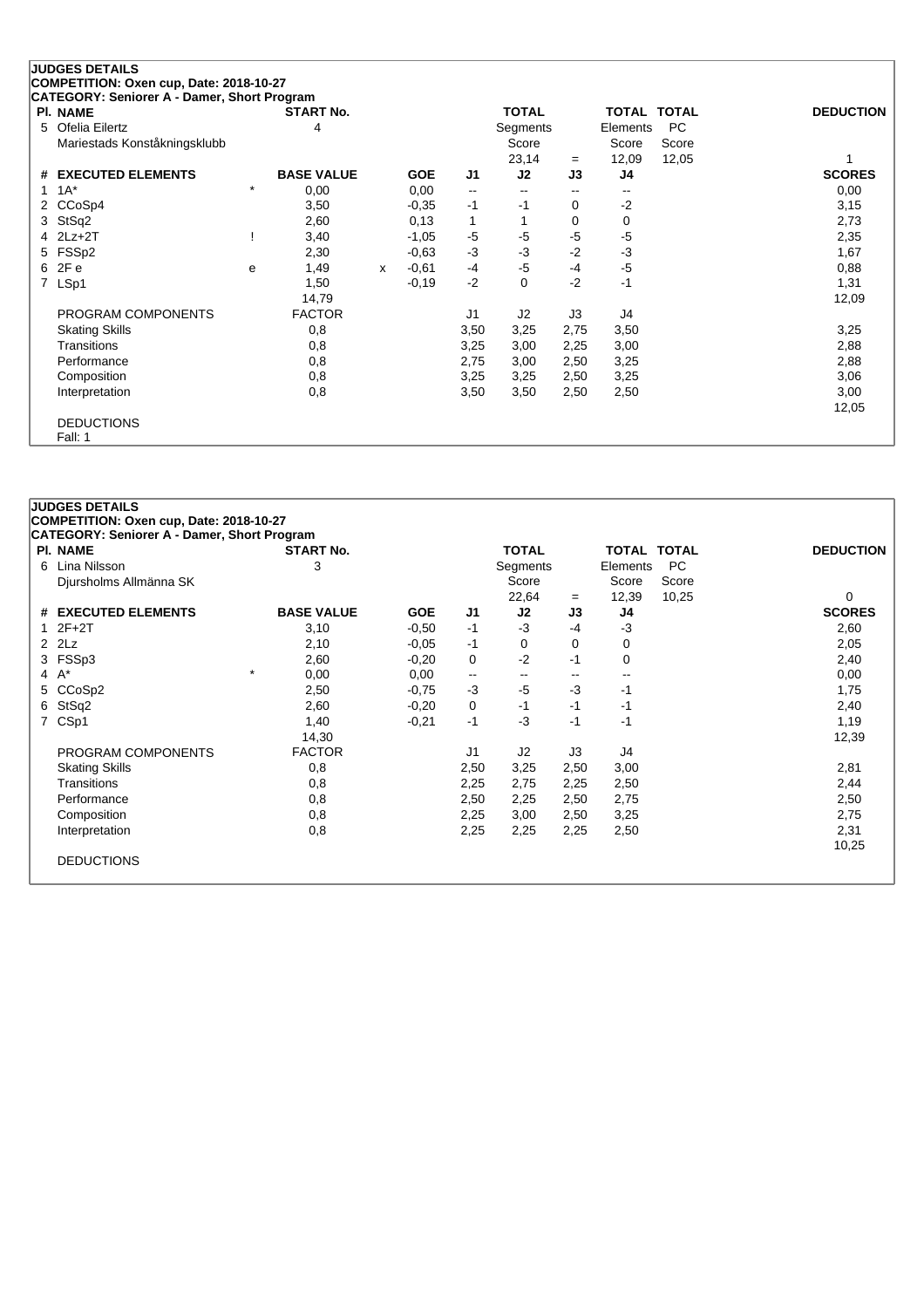## **JUDGES DETAILS**

**COMPETITION: Oxen cup, Date: 2018-10-27**

| <b>PI. NAME</b>       |         | <b>START No.</b>  |   |            |                          | <b>TOTAL</b> |      | TOTAL TOTAL |           | <b>DEDUCTION</b> |
|-----------------------|---------|-------------------|---|------------|--------------------------|--------------|------|-------------|-----------|------------------|
| 7 Emelie Eriksson     |         | 11                |   |            |                          | Segments     |      | Elements    | <b>PC</b> |                  |
| Älta Idrottsförening  |         |                   |   |            |                          | Score        |      | Score       | Score     |                  |
|                       |         |                   |   |            |                          | 21,66        | $=$  | 10,11       | 11,55     | 0                |
| # EXECUTED ELEMENTS   |         | <b>BASE VALUE</b> |   | <b>GOE</b> | J1                       | J2           | J3   | J4          |           | <b>SCORES</b>    |
| 12F                   |         | 1,80              |   | $-0,27$    | $-1$                     | $-2$         | $-2$ | -1          |           | 1,53             |
| 2 LSp3                |         | 2,40              |   | 0,00       | 1                        | -1           | 0    | 0           |           | 2,40             |
| $3$ $2S+2Loc<$        | <<      | 1,80              |   | $-0,52$    | -3                       | $-5$         | $-4$ | $-4$        |           | 1,28             |
| 4 FCoSp1*             | $\star$ | 0,00              |   | 0,00       | $\overline{\phantom{a}}$ | --           | --   | --          |           | 0,00             |
| 5 StSq1               |         | 1,80              |   | 0,00       | 1                        | -1           | 0    | 0           |           | 1,80             |
| $6$ 2A $<$            | <<      | 1,21              | x | $-0,55$    | $-5$                     | $-5$         | $-5$ | $-5$        |           | 0,66             |
| 7 CCoSp2              |         | 2,50              |   | $-0.06$    | 0                        | $-1$         | 0    | $\mathbf 0$ |           | 2,44             |
|                       |         | 11,51             |   |            |                          |              |      |             |           | 10,11            |
| PROGRAM COMPONENTS    |         | <b>FACTOR</b>     |   |            | J1                       | J2           | J3   | J4          |           |                  |
| <b>Skating Skills</b> |         | 0,8               |   |            | 3,50                     | 3,25         | 2,75 | 3,25        |           | 3,19             |
| Transitions           |         | 0,8               |   |            | 3,25                     | 2,75         | 2,50 | 2,75        |           | 2,81             |
| Performance           |         | 0,8               |   |            | 3,00                     | 3,00         | 2,75 | 3,00        |           | 2,94             |
| Composition           |         | 0,8               |   |            | 3,25                     | 2,75         | 2,50 | 3,00        |           | 2,88             |
| Interpretation        |         | 0,8               |   |            | 2,75                     | 2,50         | 2,50 | 2,75        |           | 2,63             |
|                       |         |                   |   |            |                          |              |      |             |           | 11,55            |
| <b>DEDUCTIONS</b>     |         |                   |   |            |                          |              |      |             |           |                  |

|   | <b>PI. NAME</b>                             |    | <b>START No.</b>  |   |            |                | <b>TOTAL</b>      |      | <b>TOTAL TOTAL</b> |                    | <b>DEDUCTION</b> |
|---|---------------------------------------------|----|-------------------|---|------------|----------------|-------------------|------|--------------------|--------------------|------------------|
| 8 | Jenny Lindborg<br>Hammarö Konståkningsklubb |    | 2                 |   |            |                | Segments<br>Score |      | Elements<br>Score  | <b>PC</b><br>Score |                  |
|   |                                             |    |                   |   |            |                | 21,13             | $=$  | 10,23              | 10,90              | $\Omega$         |
|   | # EXECUTED ELEMENTS                         |    | <b>BASE VALUE</b> |   | <b>GOE</b> | J <sub>1</sub> | J2                | J3   | J4                 |                    | <b>SCORES</b>    |
|   | 12F                                         |    | 1,80              |   | 0,09       | 0              |                   |      | 0                  |                    | 1,89             |
|   | 2 $2Lz e+2T<<$                              | е  | 1,98              |   | $-0,79$    | $-5$           | $-5$              | $-5$ | $-5$               |                    | 1,19             |
|   | 3 LSp1                                      |    | 1,50              |   | $-0,19$    | $-1$           | -1                | $-2$ | -1                 |                    | 1,31             |
|   | 4 CCoSp2V                                   | V  | 1,88              |   | $-0,52$    | $-4$           | $-3$              | $-2$ | $-2$               |                    | 1,36             |
|   | $5$ 2A $\leq$                               | << | 1,21              | x | $-0.55$    | $-5$           | $-5$              | $-5$ | $-5$               |                    | 0,66             |
|   | 6 StSq2                                     |    | 2,60              |   | $-0,13$    | 1              | $-2$              | $-1$ | 0                  |                    | 2,47             |
|   | 7 FSSp1                                     |    | 2,00              |   | $-0.65$    | $-3$           | $-4$              | -3   | $-3$               |                    | 1,35             |
|   |                                             |    | 12,97             |   |            |                |                   |      |                    |                    | 10,23            |
|   | PROGRAM COMPONENTS                          |    | <b>FACTOR</b>     |   |            | J1             | J2                | J3   | J4                 |                    |                  |
|   | <b>Skating Skills</b>                       |    | 0,8               |   |            | 3,00           | 3,25              | 3,00 | 3,00               |                    | 3,06             |
|   | Transitions                                 |    | 0,8               |   |            | 2,75           | 2,75              | 2,50 | 2,50               |                    | 2,63             |
|   | Performance                                 |    | 0,8               |   |            | 2,25           | 2,50              | 2,75 | 2,75               |                    | 2,56             |
|   | Composition                                 |    | 0,8               |   |            | 3,00           | 2,75              | 2,50 | 3,00               |                    | 2,81             |
|   | Interpretation                              |    | 0,8               |   |            | 2,75           | 2,50              | 2,50 | 2,50               |                    | 2,56             |
|   |                                             |    |                   |   |            |                |                   |      |                    |                    | 10,90            |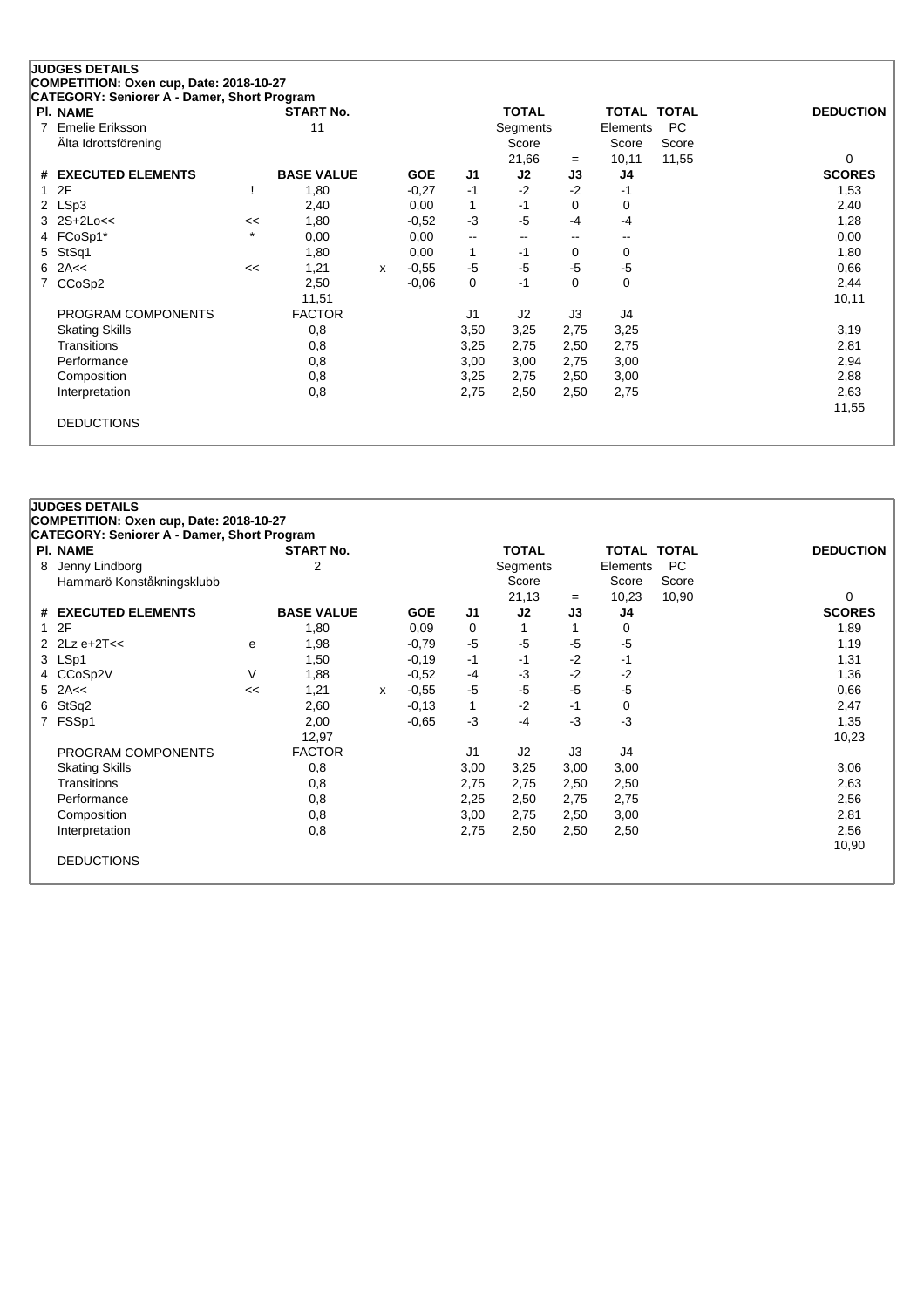|   | <b>JUDGES DETAILS</b>                                                                  |    |                   |   |            |      |              |          |                    |           |                  |
|---|----------------------------------------------------------------------------------------|----|-------------------|---|------------|------|--------------|----------|--------------------|-----------|------------------|
|   | COMPETITION: Oxen cup, Date: 2018-10-27<br>CATEGORY: Seniorer A - Damer, Short Program |    |                   |   |            |      |              |          |                    |           |                  |
|   | <b>PI. NAME</b>                                                                        |    | <b>START No.</b>  |   |            |      | <b>TOTAL</b> |          | <b>TOTAL TOTAL</b> |           | <b>DEDUCTION</b> |
| 9 | Amy Samuelsson                                                                         |    |                   |   |            |      | Segments     |          | Elements           | <b>PC</b> |                  |
|   | Konståkningsklubben Sollentuna                                                         |    |                   |   |            |      | Score        |          | Score              | Score     |                  |
|   |                                                                                        |    |                   |   |            |      | 21,02        | $=$      | 11,87              | 11,15     | 2                |
|   | # EXECUTED ELEMENTS                                                                    |    | <b>BASE VALUE</b> |   | <b>GOE</b> | J1   | J2           | J3       | J4                 |           | <b>SCORES</b>    |
|   | 2A<<                                                                                   | << | 1,10              |   | $-0,55$    | $-5$ | $-5$         | $-5$     | $-5$               |           | 0,55             |
| 2 | FCSp3                                                                                  |    | 2,80              |   | $-0.07$    | 1    | $-1$         | 0        | -1                 |           | 2,73             |
| 3 | 2Lo                                                                                    |    | 1,70              |   | 0,00       | 0    | 0            | $\Omega$ | 0                  |           | 1,70             |
|   | CCoSp3                                                                                 |    | 3,00              |   | 0,00       | 0    | 0            | 0        | 0                  |           | 3,00             |
| 5 | StSq1                                                                                  |    | 1,80              |   | 0,00       | 0    | 0            | 0        | 0                  |           | 1,80             |
|   | 2F+COMBO                                                                               |    | 1,98              | X | $-0,90$    | $-5$ | $-5$         | -5       | $-5$               |           | 1,08             |
| 7 | SSp1                                                                                   |    | 1,30              |   | $-0,29$    | $-3$ | $-2$         | $-3$     | $-1$               |           | 1,01             |
|   |                                                                                        |    | 13,68             |   |            |      |              |          |                    |           | 11,87            |
|   | PROGRAM COMPONENTS                                                                     |    | <b>FACTOR</b>     |   |            | J1   | J2           | J3       | J4                 |           |                  |
|   | <b>Skating Skills</b>                                                                  |    | 0,8               |   |            | 3,00 | 2,75         | 2,75     | 3,00               |           | 2,88             |
|   | Transitions                                                                            |    | 0,8               |   |            | 2,50 | 2,50         | 2,25     | 3,00               |           | 2,56             |
|   | Performance                                                                            |    | 0,8               |   |            | 3,00 | 2,50         | 2,50     | 3,25               |           | 2,81             |
|   | Composition                                                                            |    | 0,8               |   |            | 2,75 | 3,25         | 2,50     | 3,00               |           | 2,88             |
|   | Interpretation                                                                         |    | 0,8               |   |            | 2,75 | 3,00         | 2,50     | 3,00               |           | 2,81             |
|   |                                                                                        |    |                   |   |            |      |              |          |                    |           | 11,15            |
|   | <b>DEDUCTIONS</b>                                                                      |    |                   |   |            |      |              |          |                    |           |                  |
|   | Fall: 2                                                                                |    |                   |   |            |      |              |          |                    |           |                  |

|              | <b>JUDGES DETAILS</b>                       |          |                   |   |            |                          |              |          |                          |           |                  |
|--------------|---------------------------------------------|----------|-------------------|---|------------|--------------------------|--------------|----------|--------------------------|-----------|------------------|
|              | COMPETITION: Oxen cup, Date: 2018-10-27     |          |                   |   |            |                          |              |          |                          |           |                  |
|              | CATEGORY: Seniorer A - Damer, Short Program |          |                   |   |            |                          |              |          |                          |           |                  |
|              | PI. NAME                                    |          | <b>START No.</b>  |   |            |                          | <b>TOTAL</b> |          | TOTAL TOTAL              |           | <b>DEDUCTION</b> |
|              | 10 Tyra Lundberg                            |          | 5                 |   |            |                          | Segments     |          | Elements                 | <b>PC</b> |                  |
|              | Konståkningsklubben Sollentuna              |          |                   |   |            |                          | Score        |          | Score                    | Score     |                  |
|              |                                             |          |                   |   |            |                          | 19,55        | $=$      | 10,35                    | 10,20     |                  |
| #            | <b>EXECUTED ELEMENTS</b>                    |          | <b>BASE VALUE</b> |   | <b>GOE</b> | J1                       | J2           | J3       | J4                       |           | <b>SCORES</b>    |
| 1            | $2S+1Lo*$                                   | $\star$  | 1,30              |   | $-0,65$    | $-5$                     | $-5$         | $-5$     | $-5$                     |           | 0,65             |
| $\mathbf{2}$ | $1A^*$                                      | $^\star$ | 0,00              |   | 0,00       | $\overline{\phantom{a}}$ | $-$          | --       | $\overline{\phantom{a}}$ |           | 0,00             |
|              | 3 FSSp3                                     |          | 2,60              |   | $-0,26$    | $-1$                     | $-1$         | 0        | $-2$                     |           | 2,34             |
|              | $4$ $2Lz$                                   |          | 2,31              | x | $-1,05$    | $-5$                     | -5           | $-5$     | $-5$                     |           | 1,26             |
|              | 5 CCoSp2                                    |          | 2,50              |   | $-0,13$    | 0                        | 0            | $-1$     | -1                       |           | 2,37             |
|              | 6 StSq2                                     |          | 2,60              |   | $-0.33$    | 0                        | $-2$         | $-2$     | -1                       |           | 2,27             |
|              | 7 LSp1                                      |          | 1,50              |   | $-0,04$    | 0                        | 0            | $\Omega$ | $-1$                     |           | 1,46             |
|              |                                             |          | 12,81             |   |            |                          |              |          |                          |           | 10,35            |
|              | PROGRAM COMPONENTS                          |          | <b>FACTOR</b>     |   |            | J <sub>1</sub>           | J2           | J3       | J4                       |           |                  |
|              | <b>Skating Skills</b>                       |          | 0,8               |   |            | 2,75                     | 3,00         | 2,50     | 3,00                     |           | 2,81             |
|              | <b>Transitions</b>                          |          | 0,8               |   |            | 2,25                     | 2,75         | 2,00     | 2,50                     |           | 2,38             |
|              | Performance                                 |          | 0,8               |   |            | 2,50                     | 2,25         | 2,50     | 2,75                     |           | 2,50             |
|              | Composition                                 |          | 0,8               |   |            | 2,50                     | 3,00         | 2,25     | 3,00                     |           | 2,69             |
|              | Interpretation                              |          | 0,8               |   |            | 2,50                     | 2,50         | 2,00     | 2,50                     |           | 2,38             |
|              |                                             |          |                   |   |            |                          |              |          |                          |           | 10,20            |
|              | <b>DEDUCTIONS</b>                           |          |                   |   |            |                          |              |          |                          |           |                  |
|              | Fall: 1                                     |          |                   |   |            |                          |              |          |                          |           |                  |